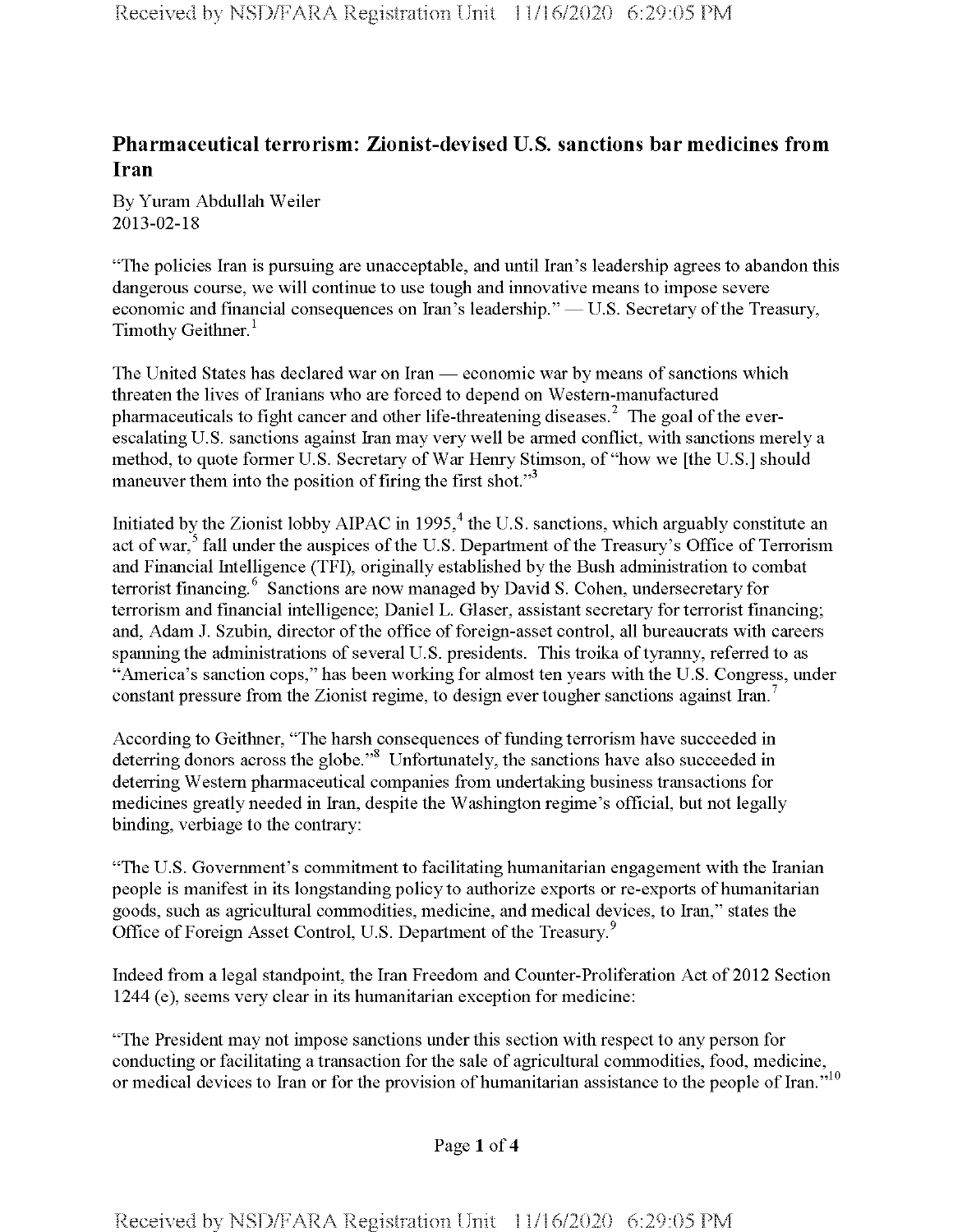However in reality, the complexity of the U.S. sanction regimen and the severity of the penalties, which range up to fines of USD \$1 million and imprisonment up to 20 years,<sup>11</sup> have discouraged the profit-hungry U.S. pharmaceutical manufacturers from risking their bottom right comers to do what is morally right. In one instance, a representative from an Iranian pharmaceutical firm flew to Paris with documentation confirming the legality of a business transaction only to be told by the French banker, "Even if you bring a letter from the French president himself saying it is OK to do so, we will not risk this."<sup>12</sup>

Iran, whose pharmaceutical sector amounts to some USDS3 billion per year, imports roughly 30% of its medication, and is relying increasingly on China and India as U.S. sanctions close the door to business with American and European drug firms, whose exports to Iran fell 30% in 2012. In some cases, finding substitute dmgs to fight certain diseases, such as hemophilia, cancer or multiple sclerosis, is impossible because heavily guarded patents make them unavailable except from Western sources.<sup>13</sup> The net result for patients in Iran is that it may be virtually impossible for them to obtain critical live-saving medications, which means effectively that the U.S. sanctions have pronounced a death sentence upon them.

Manouchehr Esmaili-Liousi, a young 15-year-old boy from the city of Dezful, in the southwestern province of Khuzestan who suffered from hemophilia, was the first victim to die due to a lack of medicine caused by the sadistic U.S. sanctions against Iran. Condemning the sanctions, Ahmad Ghavidel, the director of Iran's Hemophilia Society, said that "sanctions hitting medicine in Iran are causing a silent death and are a ploy to hurt the health of Iranian people."<sup>14</sup> Naser Naghdi, the director general of Darou Pakhsh, Iran's largest pharmaceutical firm, said bluntly, "There are patients for whom a medicine is the difference between life and death. ... If you have cancer and you can't find your chemotherapy drug, your death will come soon. It's as simple as that."<sup>15</sup> U.S. Representative Brad Sherman (D, CA) admits that the misery and death inflicted on Iranians by the sanctions is intended. "Critics argued that these measures will hurt the Iranian people," he said, adding malevolently, "Quite frankly, we need to do just that  $^{,16}$ 

Cynics arguing in favor of continuing the inhumane sanctions are quick to point to the previously mentioned "humanitarian" loopholes and some even go so far as to blame Iran, the victim, for mismanaging its pharmaceutical supply chains. Even U.S. President Barack Obama has callously remarked that Iranians should blame their leaders for the medical supply shortages.<sup>17</sup> However, former Woodrow Wilson Scholar, Siamak Namazi, puts the blame where it belongs squarely on the U.S., explaining, "But, there is no mistaking that the scarcity of medicine and medical equipment in Iran started with the tightening up of sanctions. ... Shortages began when the continuous tightening of sanctions eventually placed overwhelming obstacles in the way of humanitarian trade."<sup>18</sup>

Let us examine the behavior of the United States under its own definition of international terrorism. According to the Iran Sanctions Act of 1996, section 14, found under Title 50 ofthe United States Code, Chapter 35, Section 1701:

"The term 'act of international terrorism' means an act:  $(A)$  which is violent or dangerous to human life and that is a violation of the criminal laws of the United States or of any State or that

Page 2 of 4

Received by NSD/FARA Registration Unit 11/16/2020 6:29:05 PM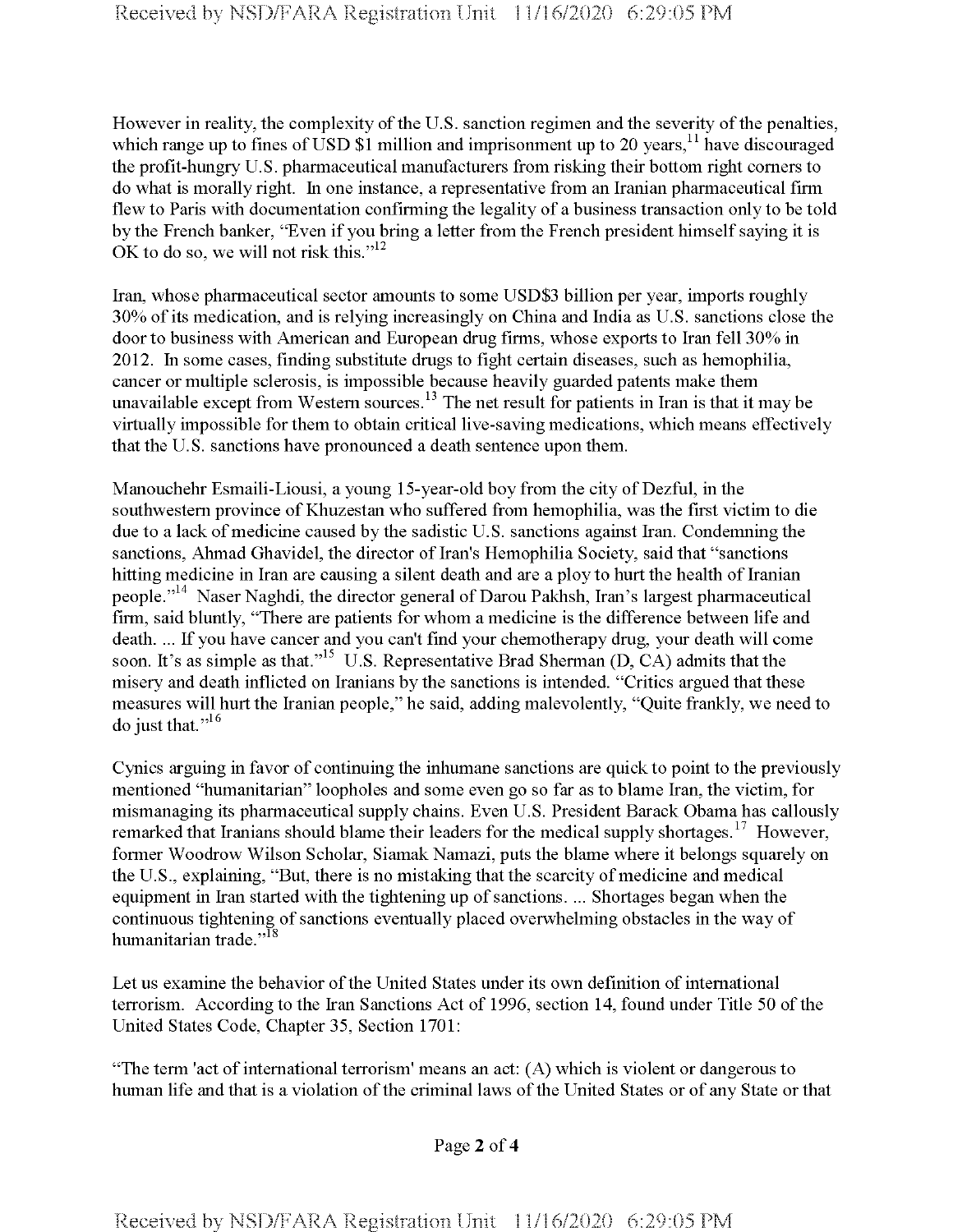would be a criminal violation if committed within the jurisdiction of the United States or any State; and (B) which appears to be intended - (i) to intimidate or coerce a civilian population; (ii) to influence the policy of a government by intimidation or coercion; or (iii) to affect the conduct of a government by assassination or kidnapping."<sup>19</sup>

Concerning (A) above, certainly, the U.S. sanctions are dangerous to human life and withholding needed medication from a patient would be a violation of the laws if committed within the United States, so (A) applies. As for (B), based on Representative Sherman's remarks, the sanctions are intended to do harm thereby intimidating the civilian population, so (B) (i) applies. Equally certain is that the sanctions are intended to intimidate and coerce the government of Iran into caving in to U.S. demands regarding its peaceful nuclear energy program, as is clear from U.S. Treasury Secretary Geithner's quote at the beginning of this article, so (B) (ii) also applies.

The legal conclusion appears inescapable. Based upon the above definition taken from its own laws, by imposing its Zionist-devised sanctions against Iran, the United States is committing an act of international (pharmaceutical) terrorism. But Manoucher's parents already know this, as do the 8,000 Iranians with similar blood diseases,  $2^0$  as well as the millions of Iranians suffering from kidney diseases, cancers, multiple sclerosis and other life-threatening diseases.<sup>21</sup>

## **Endnotes**

http://www.state.gov/secretary/rm/2011/1 l/177610.htm.

<sup>8</sup> "Remarks by Secretary Tim Geithner," ibid.

Page 3 of 4

<sup>1</sup> Timothy Geithner, Remarks in Hillary Rodham Clinton, "Measures to Increase Pressure on Iran," U.S. State Department, 21 November 2011, accessed 15 February 2013,

<sup>2</sup> Siamak Namazi, "Sanctions and Medical Supply Shortages in Iran," *Viewpoints,* the Woodrow Wilson Center, February 2013, 1, accessed 15 February 2013,

http://www.wilsoncenter.org/sites/default/files/sanctions medical supply shortages in iran.pdf.

<sup>3</sup> Charles Austin Beard, *President Roosevelt and the coming ofthe war, 1941* (New Haven: Yale University, 1948), 517, accessed 15 February 2013,

http://books.google.combooks?id=DM110DfPZgUC&pg=PA517&lpg=PA517&dq=was+how+we+should+maneuv er+%5Bthe+Japanese%5D+into+the+position+of+firing+the+first+shot.&source=bl&ots=J80IhoKZKX&sig=ldhv FbhfxORdOGOYRvXOTbL8hEI&hl=ar&sa=X&ei=xMOeUerSBYfmwKt9YGoAw&ved=0CEAQ6AEwAg#v=onep age&q=was%20how%20we%20should%20maneuver%20%5Bthe%20Japanese%5D%20into%20the%20position% 20of%20firing%20the%20first%20shot.&f=false.

<sup>4</sup> Hossem Alikham, "The Power ofthe Lobby: AIPAC and US Sanctions against Iran," *GlobalDialogue* 3-2 (2000)

<sup>&</sup>lt;sup>5</sup> Protocol Additional to the Geneva Conventions of 12 August 1949, and relating to the Protection of Victims of International Armed Conflicts (Protocol 1) (2nd part), Office of the High Commissioner for Human Rights,accessed 15 February 2013, http://www2.ohchr.org/english/law/protocoll\_2.htm.

<sup>6</sup> "Remarks by Secretary Tim Geithner at Treasury's Counter-Terrorist Financing Symposium," *Press Release,* U.S. Department of the Treasury, 8 September 2011, accessed 15 February 2013, http://www.treasury.gov/presscenter/press-releases/Pages/tgl292.aspx.

<sup>7</sup> Emily Cadei, "Meet America's sanction cops, " *Fortune Magazine,* 12 November 2012, accessed 15 February 2013, http://monev.cnn.eom/2012/l 1/05/news/world/iran-sanctions-treasury.fortune/index.html.

<sup>&</sup>lt;sup>9</sup> "Clarifying Guidance on Humanitarian Assistance and Related Exports to the Iranian People," Office of Foreign Asset Control, U.S. Department ofthe Treasury, 24 January 2007, last modified on 6 February 2013, accessed <sup>15</sup> February 2013, http://www.treasury.gov/resource-center/sanctions/Programs/Documents/hum exp iran.pdf.

<sup>&</sup>lt;sup>10</sup> Subtitle D, Iran Sanctions, Iran Freedom and Counter-Proliferation Act of 2012, Sec. 1244 (e), accessed 15 February 2013, http://www.state.gov/documents/organization/204023.pdf.